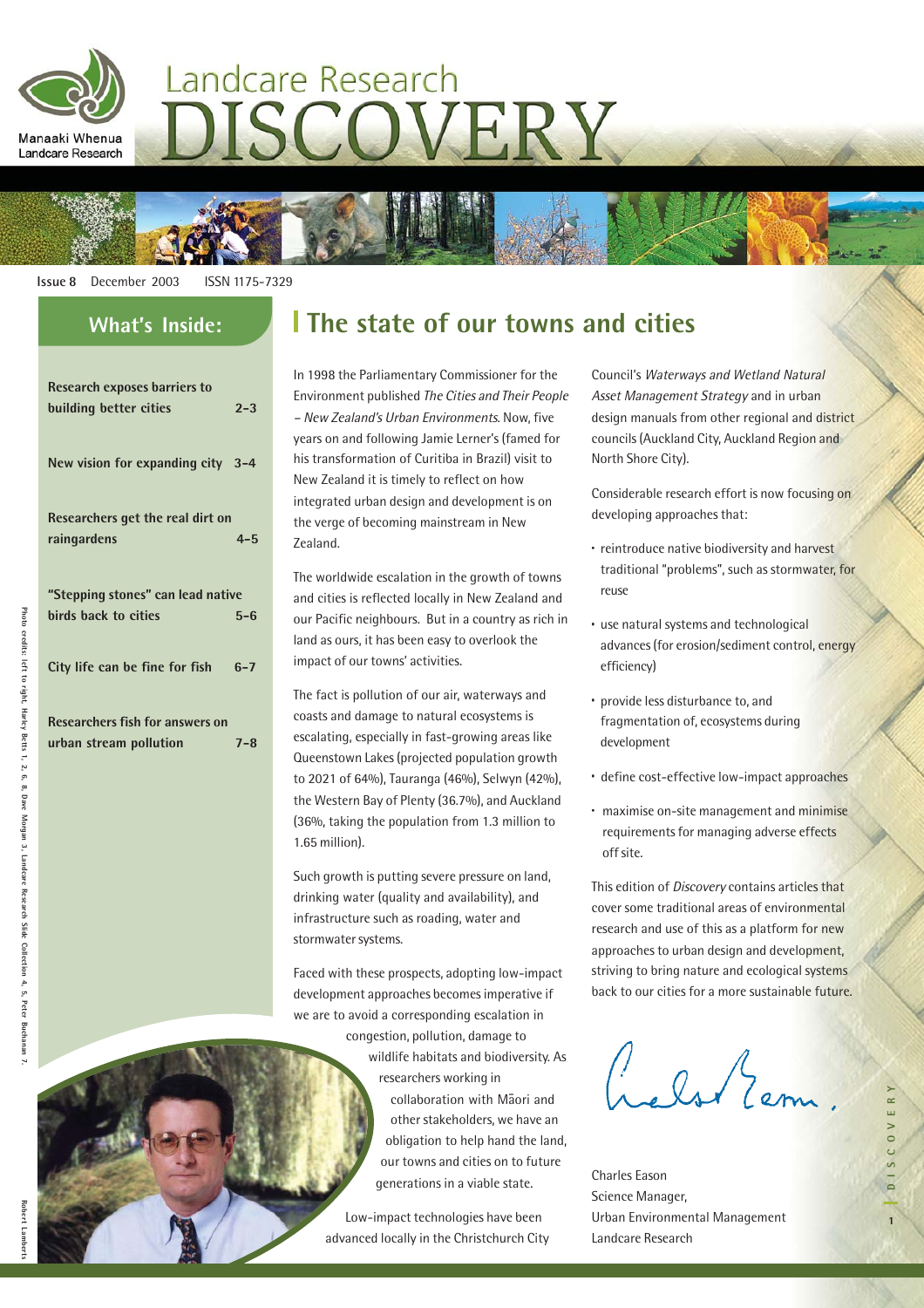

#### **Research exposes barriers to building better cities**

**Most of us want cleaner and more environmentally healthy cities in principle. But putting principles into practice can be more difficult. Urban researchers from Landcare Research and the University of Auckland have identified key barriers to more sustainable development in some of our fastest growing towns and cities, and are now working to clear those barriers.**

Many centres are undergoing intense urban growth. Auckland's population of 1.3 million is growing at a staggering rate of more than 18,000 people and 7500 houses each year. The resulting urban sprawl is putting severe pressure on land, on the quality and availability of drinking water, and on infrastructure such as roading, water and stormwater systems. The Auckland Region will spend \$5 billion over the next 10 years replacing aging pipes and installing networks to service new housing development. And Auckland is not alone in servicing intense growth. Tauranga and Selwyn and Queenstown Lakes districts are among other areas experiencing similar pressures.

Dr Charles Eason, Landcare Research Science Manager, Urban Environmental Management, and Professor Jenny Dixon, head of the University of Auckland's Planning Department, are researching "Low Impact Urban Design and Development" (LIUDD) approaches, and the reasons why their uptake has been slow in New Zealand. Dr Eason says LIUDD concepts are cost-effective and can greatly benefit cities.

"LIUDD involves water- and energy-efficient architecture and engineering. It limits major earthworks on development sites to reduce soil damage. Damaged soil does not drain and filter rainwater as it should, and this leads to



*Principles in practice: Landcare Research's new "green" building, currently under construction on Auckland University's Tamaki campus. This energy-efficient building was constructed according to LIUDD principles and has rainwater tanks to help conserve water.*

increased amounts of contaminated or sediment-laden stormwater runoff into our waterways. LIUDD methods include the use of roadside 'treatment walls', which are above- or below-ground filters that soak up road runoff, and 'raingardens', which are domestic gardens strategically placed and planted to soak up stormwater.

"Habitats for native plants and birds are left intact. Vegetation and wetlands detain water, further reducing pressure on stormwater systems. Even simple strategies like reducing

> impervious surfaces around buildings can produce many benefits.

"Low impact practices in cities such as Singapore show that even in intensively populated areas we can bring nature back into the city. Stormwater is regarded as a resource not a waste product, and rain

and stormwater tanks are being installed for people to reuse water."

But while LIUDD practices are becoming mainstream in some overseas centres, uptake has been slow here. Dr Eason and Professor Dixon interviewed developers, city and regional council staff, house buyers, and the wider community to find out why.

"There were a myriad of reasons," Professor Dixon says. "Each group had specific interests that influenced their willingness and ability to exploit LIUDD. Price concerns, planning and institutional barriers were among them. Some council policies were identified as restricting change, as were some conservative development practices. This was compounded by a lack of local technical and economic data to influence plans and codes. Also, while the wider community was dissatisfied with urban pollution, they were not really aware of LIUDD goals, or the need to conserve water resources.

"When viewed collectively, these conflicting factors are often perceived as competing or insurmountable impediments to change. Disagreement and litigation between some of our key stakeholder groups can also impede change.

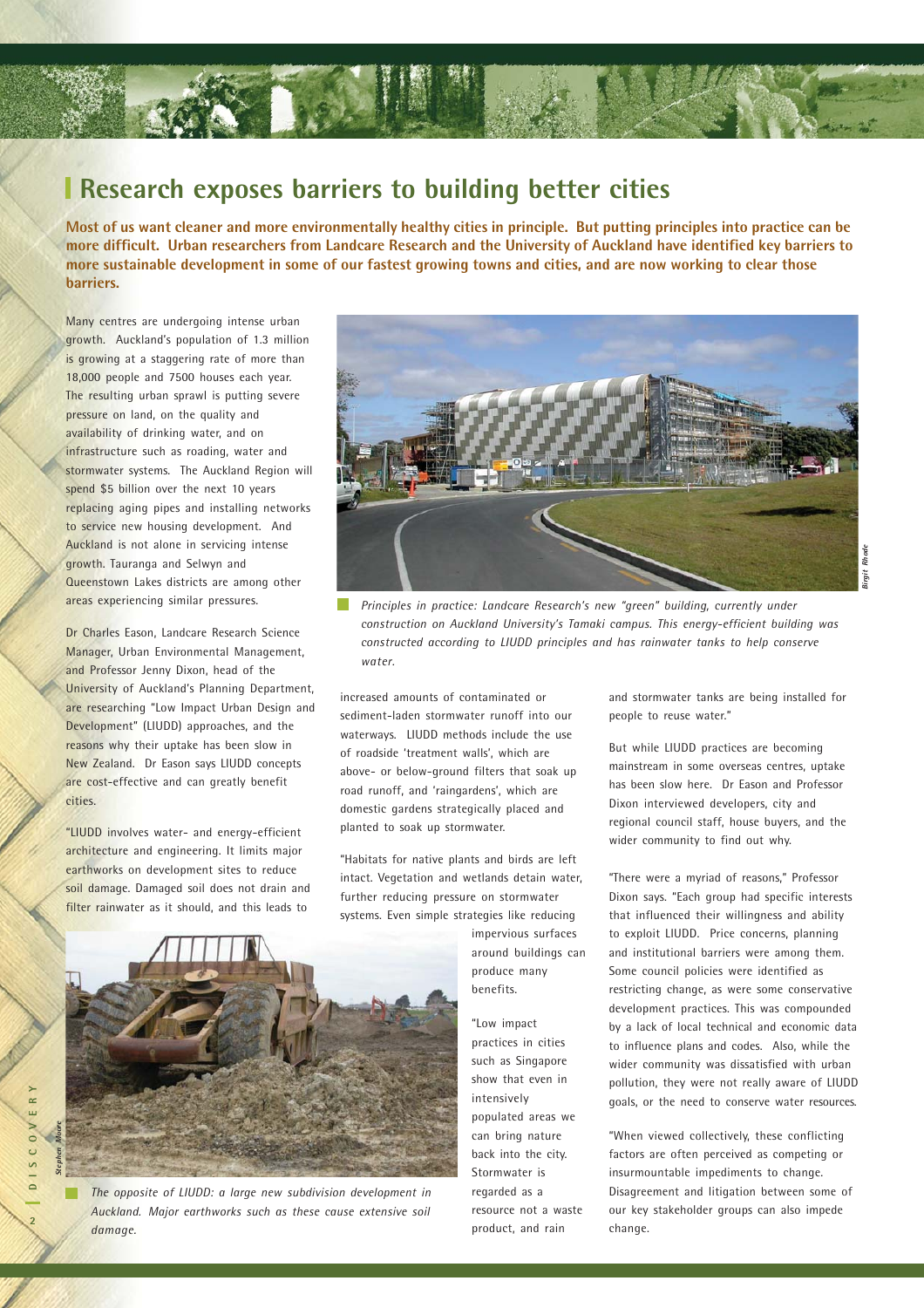

" LIUDD will not become mainstream until there are collective changes."

Landcare Research's Dr Eason says research has identified a four-pronged technique to progress LIUDD.

"We aim to demonstrate LIUDD's technical and ecological efficiency; to show its economic benefits; to strengthen and rationalise plans

and regulations; and to get buy-in from all parties. We are now working on all four of these at once.

"I am optimistic that through doing this, LIUDD practices will start to become mainstream. The alternative is that cities such as Auckland will continue their sprawling growth, that water pollution will increase, and that urban New Zealanders will

increasingly be alienated from the beauty and function of nature."

Funding: Landcare Research.

Contact: **Charles Eason** Landcare Research, Auckland (09) 815 4200 EasonC@LandcareResearch.co.nz

#### **New vision for expanding city**

**Landcare Research urban researchers are helping to create a map of the zones most suitable for new development in a fast-growing city.**

The Waitakere City Council is planning the development of the Hobsonville–Whenuapai area, the last predominantly rural land available for development in Waitakere City. The area comprises 2200 hectares and will be developed to accommodate 40,000 people within the next 50 years. The land drains into the ecologically sensitive estuaries of the upper Waitemata Harbour, which in the past have been affected by sediment and contaminants from poorly managed construction sites and road runoff.

The Council wants to safeguard the land and harbour, and make the area a model for sustainable urban development. Council staff were impressed by Environmental Sensitive Area (ESA) mapping, developed by Professor Hans Schreier of the University of British Columbia. They asked Landcare Research to create an ESA map.

Landcare Research scientist Sam Trowsdale says ESA maps combine biological, cultural and physical characteristics to identify sensitive areas at risk of degradation by land development. These can include streams and wetlands, for example, or heritage sites, or areas where natural hazards such as flooding or land instability directly constrain development.

"ESA Class 1 comprises areas of highest

and also areas where natural hazards make development difficult. It is recommended that areas of ESA Class 1 be excluded from development. ESA Class 2 mapped for the Whenuapai-Hobsonville area mainly includes areas of high aesthetic value and land used for horticulture that may have been contaminated through the use of poisonous sprays. This class also comprises areas of well-drained soils that could be used for stormwater management. ESA Class 3 comprises all other land. While some special

conditions will be necessary when developing Class 2 land, development on Class 3 land will be subject to normal planning guidelines."

Through this approach, Dr Trowsdale says that areas suitable for different forms of land management are identified, and the impacts of their development on other areas can be foreseen. The process of prioritising the sensitivity of the land brought together the expertise of planners, and roading and

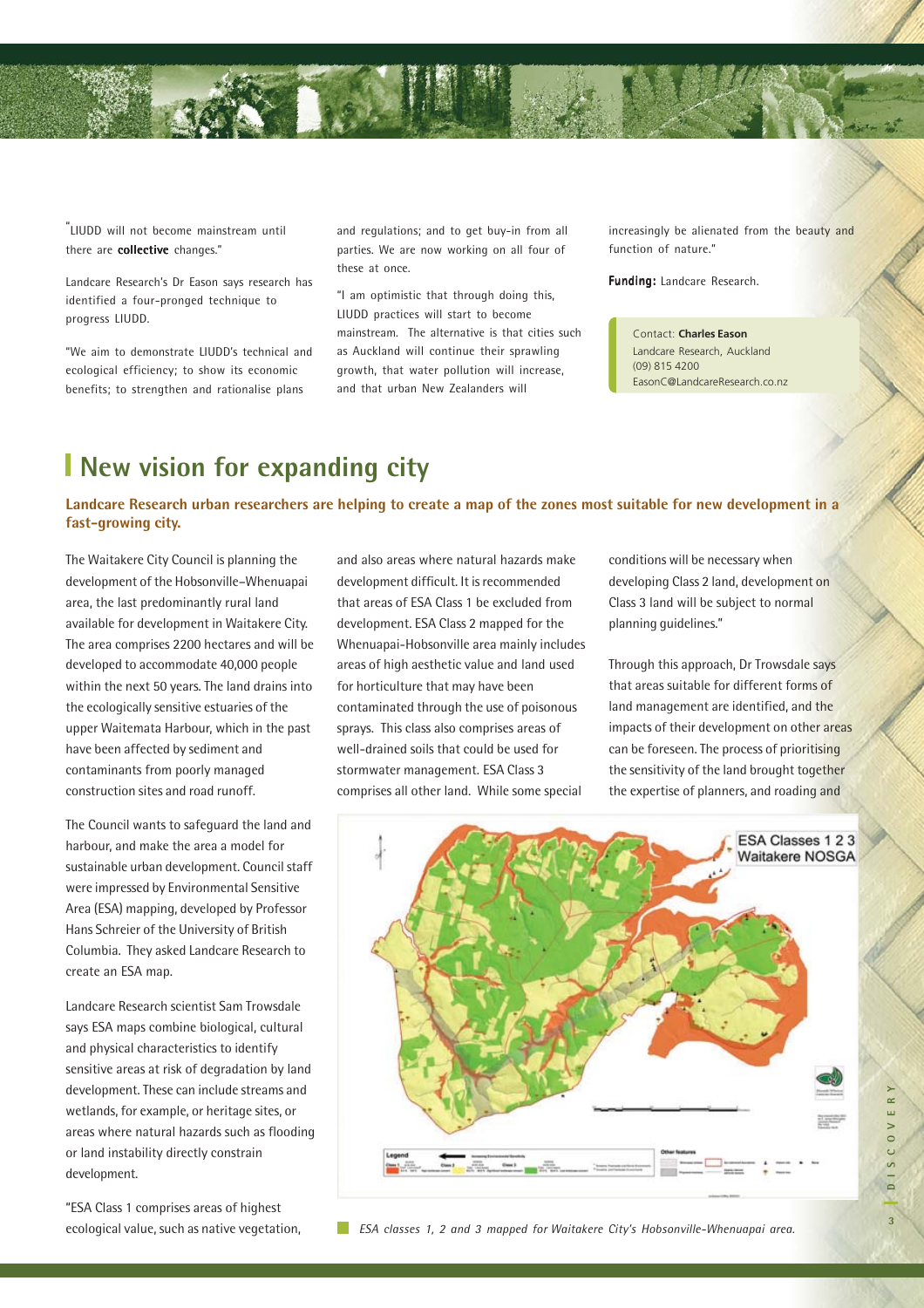

water engineers. This integrated approach to land use planning has produced a common vision for the Whenuapai-Hobsonville area.

Dr Trowsdale says the ESA approach does not threaten the process of urban development or lock up large quantities of land as "no-go" zones. "Only 7 percent is ruled out for development, and this is to avoid infrastructure problems in future."

The Waitakere City Council's Group

Manager Asset Management, Tony Miguel, says the results of the work are pleasing. "We now have an inventory of basic land environments that we can use to decide the mix of land use and ecological protection for that northern area. The completed ESA is very visual and condenses what would have been numerous technical reports into an easily seen summary.

"We plan to use the system again to compile maps of our Twin Streams catchment, in the

Henderson, Titirangi and Swanson areas. This will be more challenging, as Twin Streams has a mixture of rural and suburban environments."

**Funding: FRST (Foundation for Research,** Science and Technology), EcoWater Solutions, Waitakere City.

Contact: **Sam Trowsdale, Fraser Morgan** Landcare Research, Auckland (09) 815 4200 TrowsdaleS@LandcareResearch.co.nz MorganF@LandcareResearch.co.nz

#### **Researchers get the real dirt on raingardens**

**Urban researchers at Landcare Research are finding out more about what raingardens can do for our cities, and which soils are best suited for them.**

Simply put, raingardens are designed to take the place of your stormwater system and soak up and filter the water that comes off your roof and paved areas. In cities and towns, stormwater washes away contaminants such as vehicle tyre rubber, fuel combustion wastes and fertilisers that accumulate on hard surfaces during dry weather. Roads, roofs and footpaths in built-up areas stop stormwater from doing what it is supposed to do – filter into the ground. Instead, it is often discharged without treatment to local waterways and estuaries very quickly.

Building a raingarden is like building a pond on your section – except that it is filled with bark, soils, sand and gravel, and planted. It acts like a big sponge to hold stormwater, and lets it slowly filter into the ground instead of running off to stormwater drains.

Raingardens are increasingly being promoted by district and regional councils to retain and remove contaminants from stormwater, particularly in new suburban developments. But how do we make sure we have the most effective raingardens? Which soil is best at filtering contaminants?

Landcare Research scientist Dr Robyn Simcock and her colleagues are



*Raingardens can look like ordinary gardens, but they serve a special purpose. This domestic raingarden on volcanic soil uses low-growing native plants under an established p-ohutukawa. It receives runoff directly from the carport roof.*

investigating designs for raingardens that can be retro-fitted into suburban New Zealand. As part of their search for the most effective raingardens, they constructed two experimental ones, planted in Muehlenbeckia complexa, a shrubby native species. One of

the two raingardens contained a volcanic loam soil from Hamilton, and the other a clay soil common in the Auckland region. The clay soil was mixed with 20% sand to improve drainage.

Each raingarden was kept in a glasshouse and watered once a week for six months with artificial stormwater. This concoction contained nitrogen and phosphorus often found in fertilisers, and zinc, a heavy metal found in fuel combustion wastes.

Dr Simcock says the volcanic soil produced cleaner leachate. "Both soils stripped out the bulk of the zinc and the phosphorus, but leached a small quantity of nitrates. However, the volcanic soil easily outperformed the clay soil.

**Robyn Simcock**

"The clay soil developed a subsoil that was inhospitable to plant roots, and was generating ammonium. Water ponded on top and the leachate was discoloured.

"When the soil dried out, the surface cracked, and when fresh stormwater was applied, it simply ran through the cracks. We extended the experiment from the planned four months to six months, to track its continued structural collapse."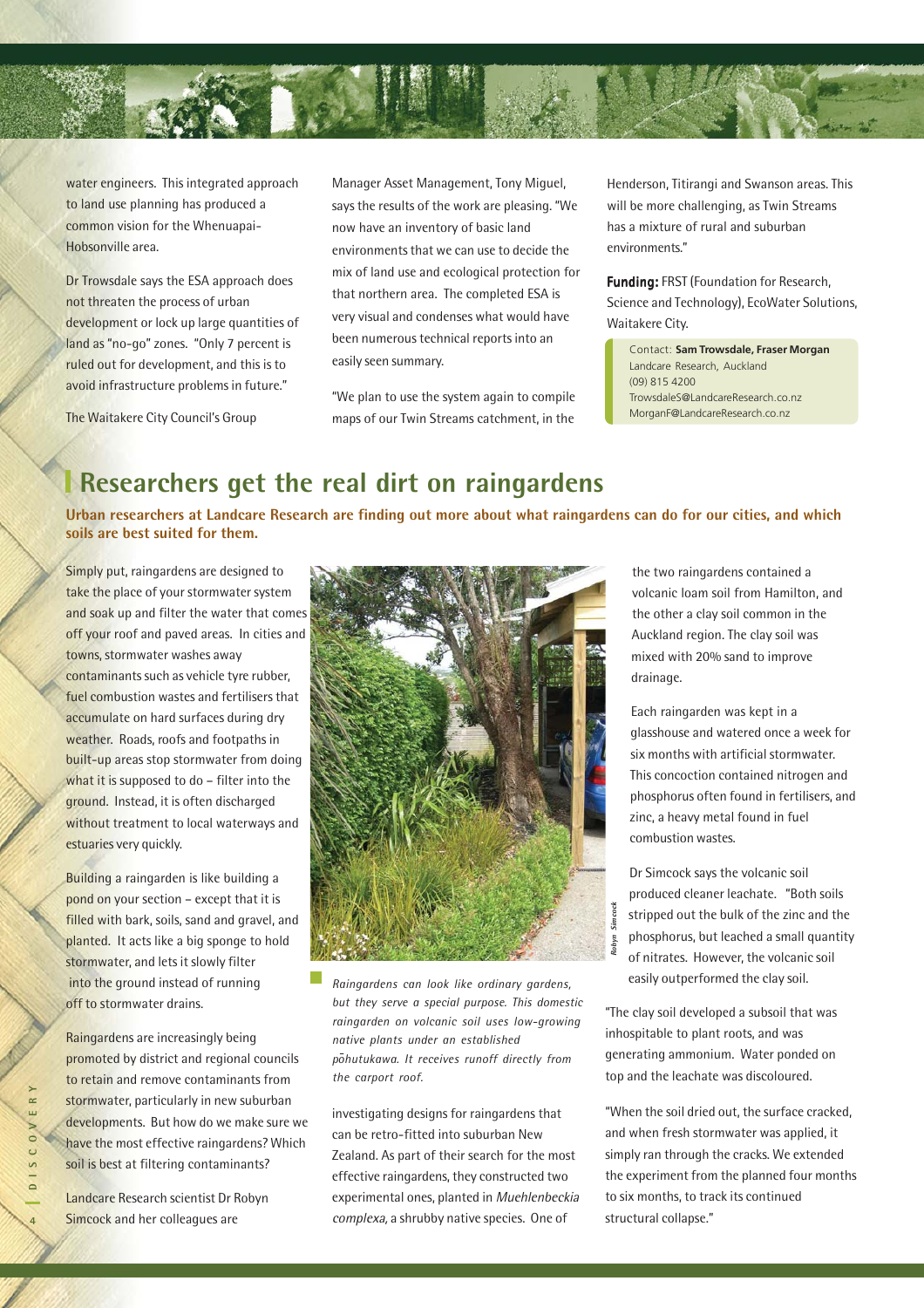

Dr Simcock says homeowners or developers considering building a raingarden should ask their local council for information about the soil on or near their section, to see if it is suitable or if they need to bring new soil in.

"Soils have wide variations, even within suburbs. Even some clay soils have mineral structures that enable them to work extremely well in raingardens.

"Raingardens perform best when their soil has high carbon content, low fertility and

high phosphate retention. These have the most pores for water to seep through and plants to grow, and a strong ability to retain contaminants."

Dr Simcock says future research will investigate how to improve the performance of clay soils, and focus on the role of plants in helping to strip contaminants. "We will also look at how long it takes raingardens to become saturated with contaminants."

Dr Simcock says it is already clear that

raingardens do help clean up stormwater. "Also, they are easy to grow, and attractive to look at.

"If you are going to have a garden, why not have a raingarden?"

Funding: FRST (Foundation for Research, Science and Technology).

Contact: **Robyn Simcock** Landcare Research, Auckland (09) 815 4200 SimcockR@LandcareResearch.co.nz

## **"Stepping stones" can lead native birds back to cities**

**Work by Landcare Research shows how strategically placed patches of indigenous trees can coax native birds into our cities in larger numbers. However, while we have adequate numbers of native plants for this to happen, their selection and placement would need to be improved.**

Many people want to see more native birds like tūī, bellbirds and kererū in our cities. A Christchurch City Council survey of 750 residents in early 2003 showed that neighbourhood support for additional native plants and birds varied between 58 and 70%. Throughout the country there have been many council and communityled native plantings in parks and along riverbanks and coastal areas.

Landcare Research scientist Dr Colin Meurk says his research shows that a minimum of 5% of a city should be in native trees for most native birds to survive there.

"Most cities have this already, thanks in part to replanting efforts, and also to pre-existing 'green belts' and forest remnants. However, for many native forest birds to make their home in our cities, we must make strategic connections or 'stepping stones' between areas of native plants.

"For most flighted birds, including our more common forest birds such as tūī, we ideally need 5–10 hectare sanctuaries of native large trees and other forest plants at



*How an urban landscape with patches, "stepping stones" and corridors might look. This view over the outer Christchurch suburb of Halswell shows linked "clusters" of trees, as well as wetlands.*

distances no greater than 5 kilometres apart. Between these key sources, 1–2 hectare native forest patches should be spaced at about 2.5 kilometres and groves of 'noble' trees at 2–400 metre intervals. 'Noble' trees are our long-lived iconic podocarps such as tōtara and rimu, and also hīnau, kōwhai, t - itoki, cabbage trees, and lemonwood. These trees provide huge larders for native birds.

"With this configuration, birds would always be within range of food, and there would be a ready supply everywhere of wind- or birddispersed seed."

Dr Meurk says maps of our major cities show that achieving these bird habitat patches would not be difficult.

"Even in older parts of cities, parks and reserves would fit these spatial criteria and it should be straightforward to incorporate them into new areas.

"However, these targets and ideals will not be achieved overnight. Even if planned plantings began today, it could still take more than a century for them to mature.

"The changes need not be dramatic for New Zealand cities to reclaim some of their unique biodiversity. The amenity values of European trees that many people love would continue to play a major role."

Dr Meurk says while strategically selected and placed native groves may bring some birds back to the city, survival of others may not be so easy.

"More sedentary species would need continuous linkages or corridors of native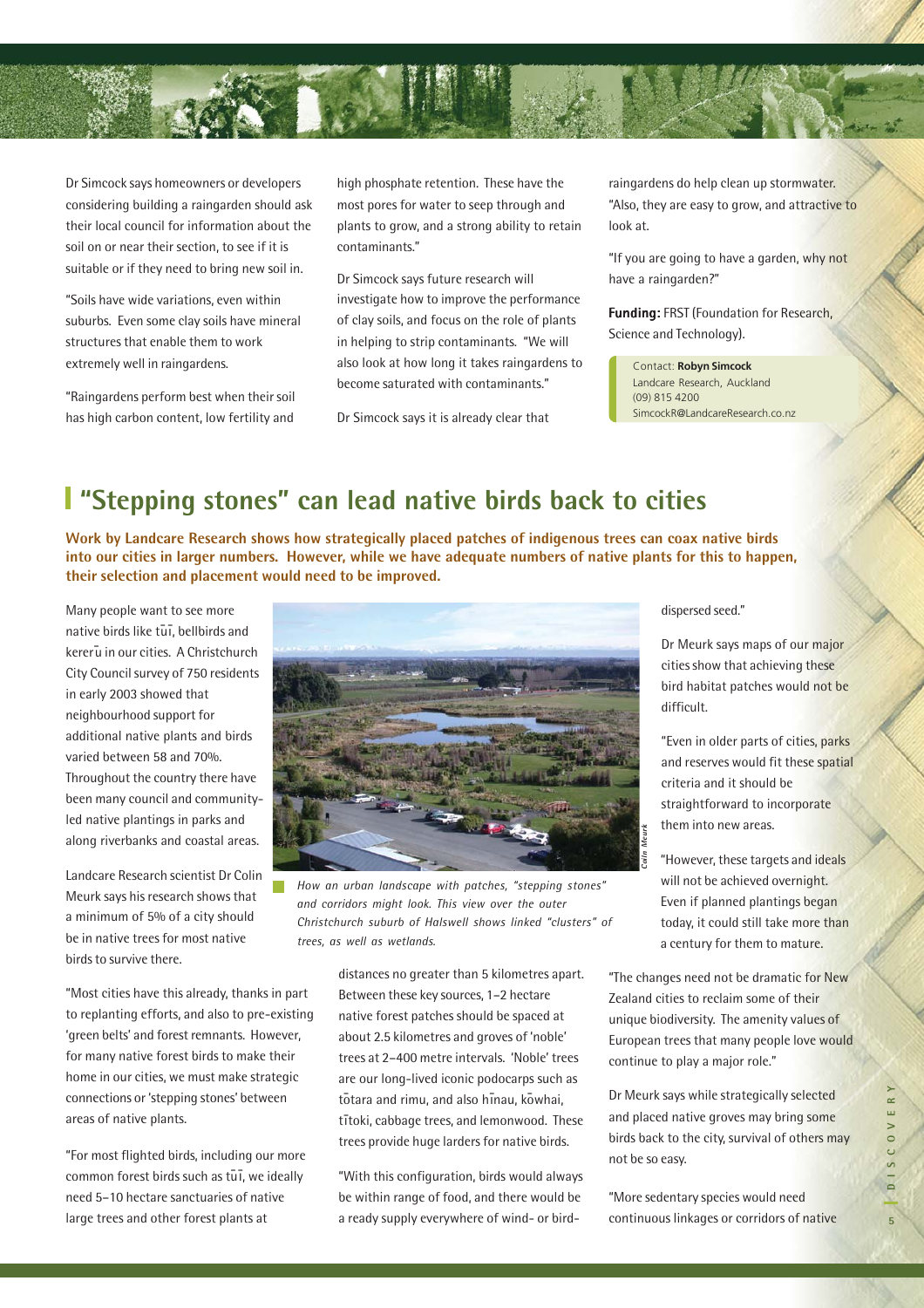

plants. And unfortunately, some of our more rare species such as kiwi and kōkako may need thousands of hectares of continuous, predator-free forest.

"But for many more common birds, any small start will help – particularly in urban gardens, which can take up about 40% of urban land area. Native birds are likely to be attracted to home or public gardens that have native plants with nectar or fleshy fruit.

<mark>"Pūriri, p</mark>ōhutukawa, tree fuchsia and rewarewa are particularly useful nectar sources in northern or wetter climes, and kōwhai and New Zealand flax, harakeke, in the south.

"Planting a single tree or bush in your garden may not lure back vast numbers of birds, but it does increase habitat availability for birds and helpful insects. It may also inspire your neighbours to think along similar lines. Remember that native plants are beautiful too! Many have dramatic sprays of white, yellow or red flowers.

"It would also be helpful if more nurseries supported the sale of a greater range of



*Dr Colin Meurk measuring the growth of a young m-anuka that has dispersed and regenerated spontaneously in a restoration experiment in urban Waitakere.*

native plants, and promoted information about their place and function."

Dr Meurk says London and Berlin are inspiring illustrations of "green" cities overseas. "London has impressive parks and rooftop gardens, while Berlin has subsidised residents to have 'green roofs' and biodiverse gardens.

"Meanwhile, in New Zealand, many towns and cities are fostering native biodiversity. Waitakere City in Auckland prides itself on being an 'eco-city', Hamilton is replanting its gullies, and Christchurch has naturalised planting along its waterways. The Invercargill suburb of Otatara is preserving its coastal t - otara and saltmarsh vegetation and wildlife.

"All cities are making some efforts – and residents can play their part even in modest gardens."

Funding: FRST (Foundation for Research, Science and Technology), Christchurch City Council.

Contact: **Colin Meurk** Landcare Research, Lincoln (03) 325 6700 MeurkC@LandcareResearch.co.nz

#### **City life can be fine for fish**

**Ever-increasing suburban sprawl may not appear to bode well for native fish in small streams near city perimeters. However, in some cases, development offers the chance to atone for environmental sins of the past.**

The greater Auckland urban area from Orewa in the north to Papakura in the south contains hundreds of streams, many narrow, shallow and overgrown with weeds. But despite their often unattractive appearance, these streams can support a great deal of life, including native fish belonging to the eel, whitebait and bully families. The presence of these fish and stream invertebrates is being used as an indicator of the health of stream environments within new suburbs.

Landcare Research urban researcher Stephen Moore works with developers and environmental consultants to protect streams. Mr Moore assesses land



*An example of river bank rehabilitation at Christchurch's Heathcote River. The eroded bank was recontoured and replanted with rushes, sedges, New Zealand flax, cabbage trees, and other suitable native plants.*

development strategies and how these might negatively or positively affect stream health. He collates data for developers seeking resource consents to modify streams, and provides information to councils that influences urban design approaches. Mr Moore says while urban development can harm stream ecosystems, it also presents opportunities to heal damage caused by past land use.

"Stream health is harmed by the removal of streambank vegetation and topsoil during development, and the hydrological cycle is affected when soil is compacted and impervious surfaces proliferate. Numerous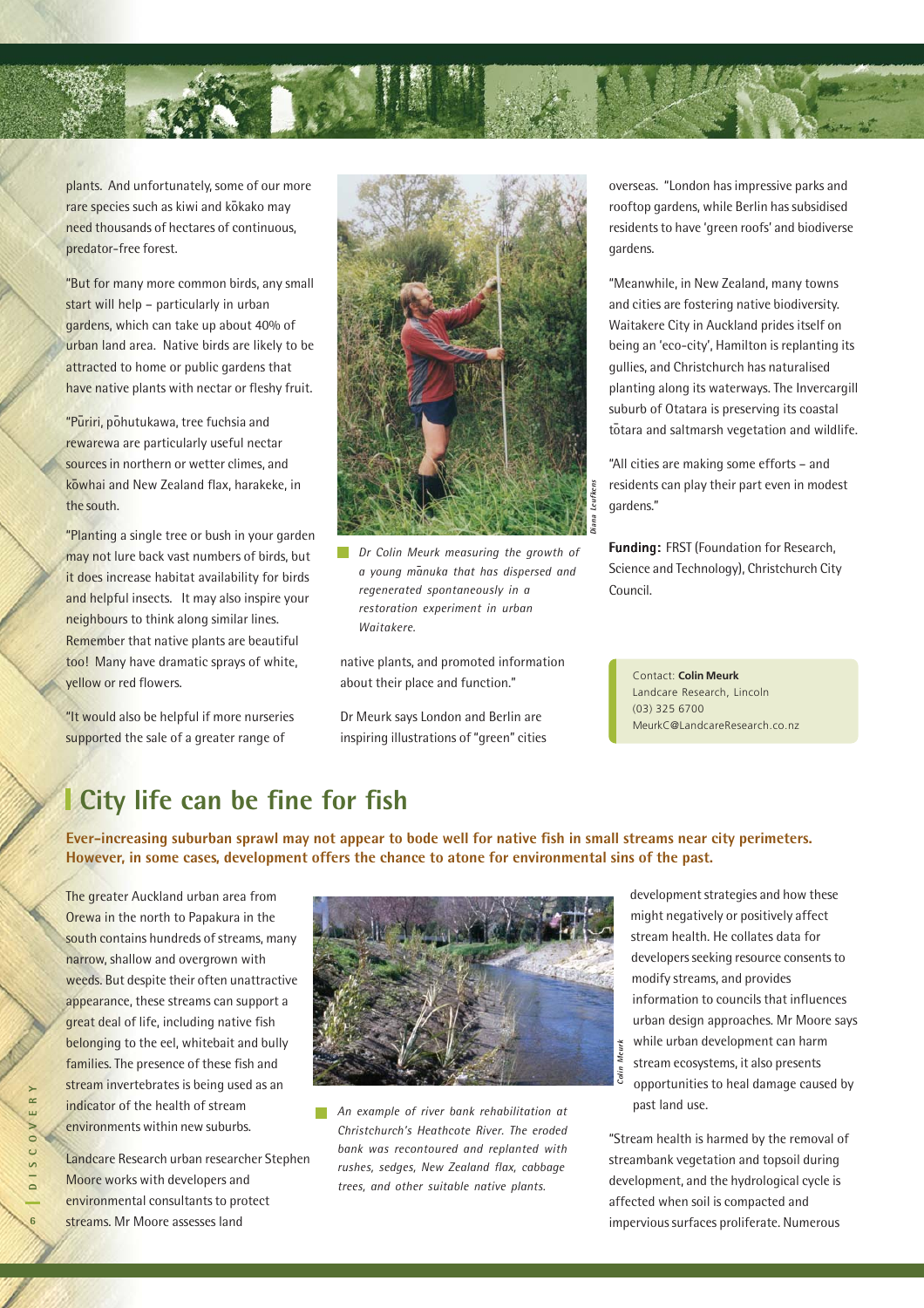

streams have had dams and culverts installed, and these can block fish from migrating from the sea. Others have been straightened or concreted. Still others have been used as rubbish dumps, or are over-run by weeds.

"Landcare Research is working with developers to manage land under development in new ways, to avoid detrimental effects on aquatic life and to enhance urban amenities. We help them adjust their development plans if necessary and encourage their use of low impact urban design and development approaches. By seeking to restore damaged land surrounding streams, they may well improve their chances of getting resource consents.

" I urge people to consider function as well as aesthetics when planting on properties with streams, and to use plants that are native to the area. Plants can provide stream bank stability and shade cover for stream life, including invertebrate food sources for fish. Landcare Research staff have expertise in advising on the best plants to select."

Mr Moore says he can assist a developer to make wise changes when they modify the course of a stream. "My advice to developers is that any modifications should look natural. In their original state, streams tend to have meanders, abundant plant cover and woody debris. They have a mixture of pools and faster flowing reaches, and backwaters



*Stephen Moore taking samples from a small farmland stream. This small, shallow stream may not look like much, but it supports eels and freshwater crayfish. A culvert below the stream has blocked many other native fish from using the stream.*

where fish can take refuge from floodwaters. If the course of a stream presents problems for developers, we may be able to help restore a section of the stream after the development works."

Mr Moore says a side benefit of his work is that it has been helping to expunge some "urban myths".

"These include: 'urban development could only degrade that stream further', and 'that stream dries up in summer, so it won't support any fish'.

"I also try to increase people's general awareness of native fish. Often people do not realise there are fish in these streams at all. Our native fish hide during the day, and are not bright and colourful. However, they are an important part of our native ecosystems, and communities are increasingly valuing nature in the city.

"The bottom line is my work offers win-win outcomes for everybody: developers, the community and the fish."

Mr Moore's work focuses on Auckland and the Waikato, but has national relevance. . He has also compiled a comprehensive image database on CD of invertebrates found in stream environments nationwide. This CD is helping researchers to identify the types of invertebrates in their streams, and use these as indicators of stream health. The images on the CD were prepared with AutoMontage software that enables complete focus of microscopic objects.

Funding: Urban developers and councils.

Contact: **Stephen Moore** Landcare Research, Auckland (09) 815 4200 ext 7407 MooreS@LandcareResearch.co.nz

#### **Researchers fish for answers on urban stream pollution**

#### **Researchers investigating the effects of pollution in urban streams and rivers are looking for answers in the fish and eels that live in them.**

Major sources of pollution such as sewage outfalls are being increasingly regulated, and are therefore becoming less of a problem. However, other sources of contaminants such as fuel combustion waste and garden herbicides can be washed away by rain and find their way into urban waterways. But because the presence and concentrations of these contaminants vary greatly over time, it

is difficult to measure their effects.

Landcare Research scientist Dr Louis Tremblay and Forest Research scientist Dr Mike van den Heuvel discussed these issues with regional councils, community members, iwi, the Department of Conservation and industry. They believed that new stream monitoring methods were needed to better assess the effects of pollution on fish

populations, many of which are in decline. Many Maori were particularly concerned about the effects of pollution on native eels (tuna), which are regarded as taonga.

In the first study of its kind in New Zealand, Dr Tremblay and his team examined eels and native common bullies, which live in nearly all New Zealand streams. "We looked for